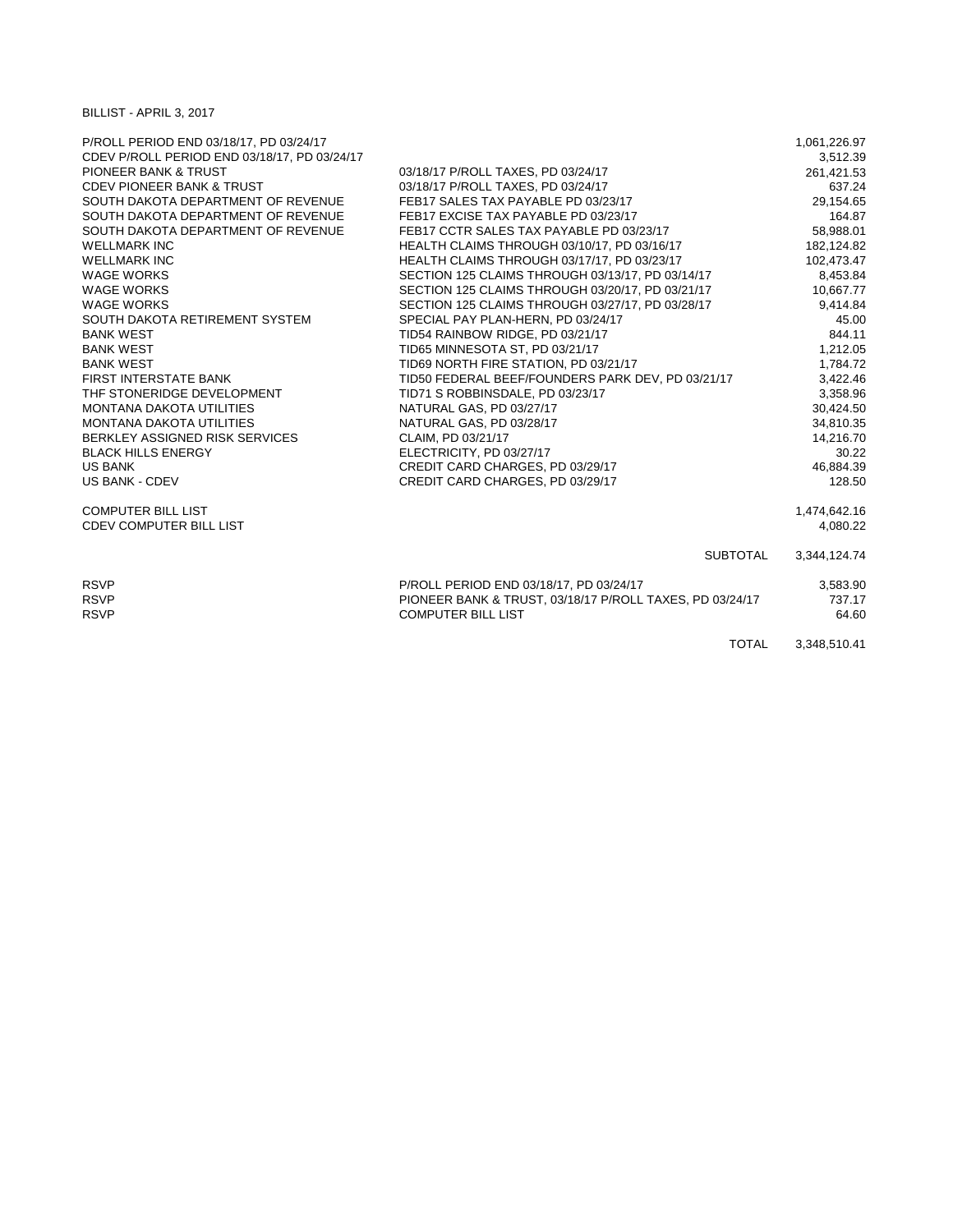## The City of Rapid City Bill List by Vendor - Summary

| <b>Vendor ID</b> | <b>Vendor Name</b>                                     | <b>Amount</b> |
|------------------|--------------------------------------------------------|---------------|
|                  | 37 A & B BUSINESS EQUIPMENT INC                        | 2796.04       |
|                  | 44 A TO Z SHREDDING                                    | 259.59        |
|                  | 46 A&B WELDING SUPPLY CO INC                           | 3585.33       |
|                  | 9091 A&I DISTRIBUTORS                                  | 159.36        |
|                  | 49 A + CUSTOM APPAREL & PROMOS                         | 132.00        |
|                  | 74 ACCENT                                              | 242.32        |
|                  | 79 ACE HARDWARE-EAST                                   | 659.78        |
|                  | 80 ACE HARDWARE-WEST                                   | 1034.72       |
|                  | 81 ACE STEEL & RECYCLING INC                           | 1293.05       |
|                  | 86 ACTION MECHANICAL INC                               | 342.47        |
|                  | 90 ADAMS ISC                                           | 1165.59       |
|                  | 97 ADECCO EMPLOYMENT SERVICES                          | 6197.51       |
|                  | 6173 ADVANCED ENGINEERING & ENVIRONMENTAL SERVICES INC | 2879.84       |
|                  | 102 ADVANCED PUBLIC SAFETY INC                         | 5030.08       |
|                  | 6426 AGC OF SOUTH DAKOTA INC                           | 80.00         |
|                  | 9051 ALBERT F LEHMANN                                  | 575.00        |
|                  | 715 ALFRED BRADDOCK III                                | 64.98         |
|                  | 151 ALLEGIANT EMERGENCY SERVICES INC                   | 4975.33       |
|                  | 5527 ALLIED SYSTEMS INC                                | 9400.00       |
|                  | 164 ALSCO INC                                          | 396.67        |
|                  | 179 AMERICAN ENGINEERING TESTING INC                   | 7440.00       |
|                  | 196 AMERICAN TARGET CO                                 | 427.00        |
|                  | 202 AMERICINN LODGE AND SUITES                         | 524.94        |
|                  | 7825 ANIMAL CLINIC OF RAPID CITY                       | 578.69        |
|                  | 241 A-PLUS SIGNS                                       | 500.00        |
|                  | 267 ARMSTRONG EXTINGUISHER SVC. INC.                   | 1470.00       |
|                  | 5535 ARROW INTERNATIONAL INC                           | 1710.24       |
|                  | 7272 ARROW MANUFACTURING INC                           | 10446.00      |
|                  | 371 BANNER ASSOCIATES INC                              | 13622.04      |
|                  | 384 BARGAIN BARN TIRE & REPAIR                         | 135.85        |
|                  | 9044 BARRY ZIMNEY                                      | 2514.00       |
|                  | 407 BASLER PRINTING COMPANY INC                        | 368.50        |
|                  | 469 BEHAVIOR MANAGEMENT SYSTEMS                        | 300.00        |
|                  | 480 BELSON OUTDOORS INC                                | 2255.79       |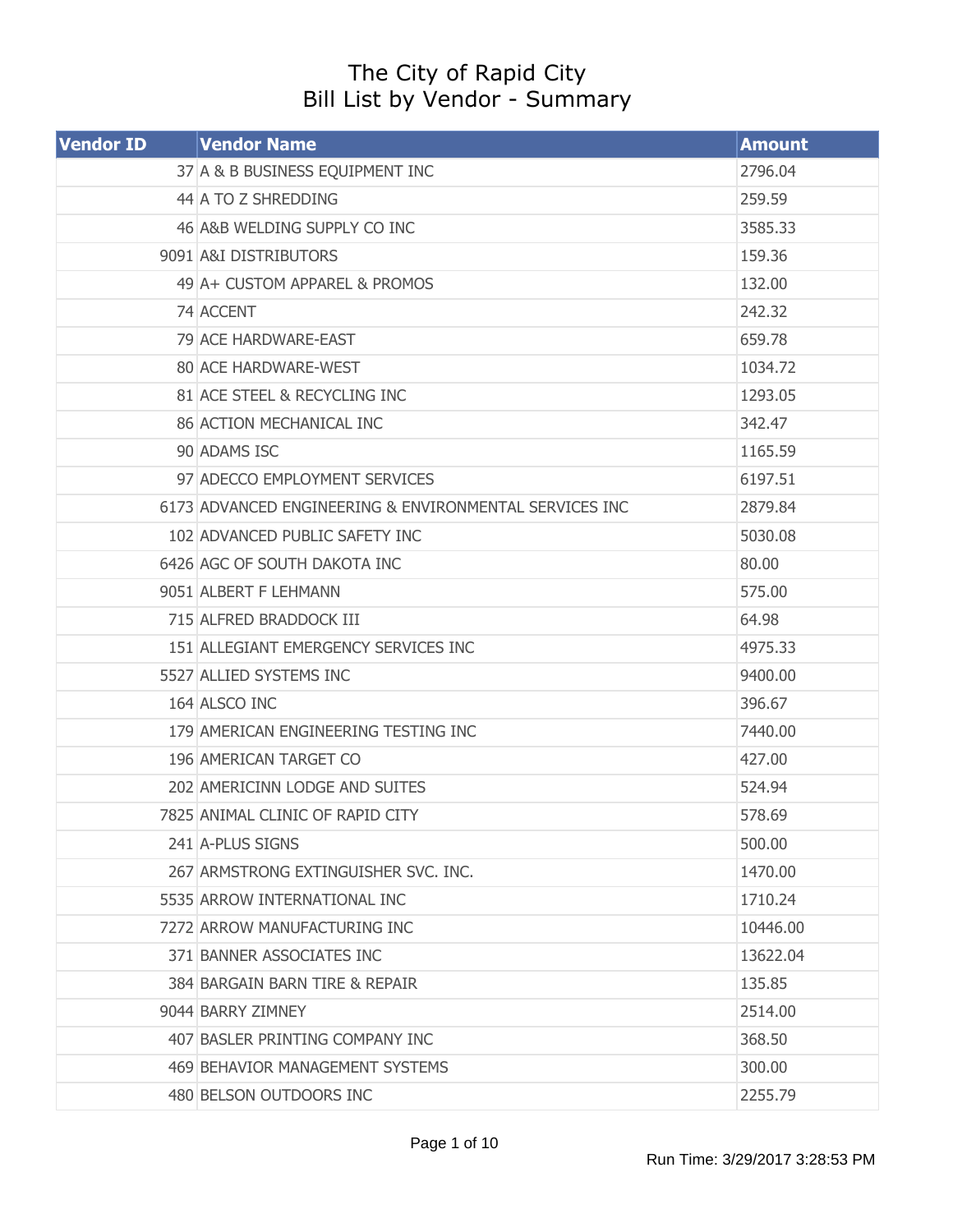| 510 BERKLEY ASSIGNED RISK SERVICES          | 5227.00   |
|---------------------------------------------|-----------|
| 511 BERKLEY RISK ADMIN CO                   | 924.51    |
| 7142 BERS LLC                               | 332.00    |
| 529 BETHEL ASSEMBLY OF GOD CHURCH           | 15000.00  |
| 549 BIERSCHBACH EQUIPMENT INC               | 544.25    |
| 575 BLACK HILLS AMMUNITION                  | 9000.00   |
| 584 BLACK HILLS BUSINESS SOURCE             | 836.90    |
| 586 BLACK HILLS CHEMICAL CO INC             | 990.63    |
| 591 BLACK HILLS ELECTRIC COOP               | 2081.40   |
| 622 BLACK HILLS ENERGY                      | 149743.49 |
| 602 BLACK HILLS INSURANCE                   | 1011.00   |
| 625 BLACK HILLS PRO WASH                    | 1445.00   |
| 628 BLACK HILLS REGIONAL JOB FAIR           | 350.00    |
| 8896 BLACK HILLS TENT & AWNING              | 828.10    |
| 637 BLACK HILLS TRUCK & TRAILER INC         | 415.72    |
| 652 BLACKSTRAP INC                          | 22078.75  |
| 691 BOOT BARN INC                           | 1461.43   |
| 692 BORDER STATES ELECTRIC SUPPLY           | 7951.67   |
| 699 BOUND TREE MEDICAL INC                  | 6128.21   |
| 6292 BRAD STATON                            | 266.00    |
| <b>6884 BRIAN STATON</b>                    | 266.00    |
| 786 BROWNELLS INC                           | 145.46    |
| 842 BUTLER MACHINERY CO.                    | 58364.23  |
| 905 CARQUEST AUTO PARTS                     | 3720.50   |
| 910 CARROT-TOP INDUSTRIES INC               | 363.62    |
| 931 CBH COOPERATIVE                         | 20811.99  |
| 8109 CENTER FOR PRIORITY BASED BUDGETING    | 10000.00  |
| 945 CENTURY BUSINESS PRODUCTS INC           | 293.56    |
| 948 CENTURYLINK                             | 505.91    |
| 951 CERTIFIED LABORATORIES INC              | 441.02    |
| 7170 CH DIAGNOSTIC & CONSULTING SERVICE INC | 365.00    |
| 788 CHRIS BRUBAKER                          | 76.00     |
| 8863 CHRIS MOELLER                          | 475.00    |
| 988 CHRIS SUPPLY COMPANY INC                | 155.18    |
| 2582 CHRISTOPHER JOLLEY                     | 45.00     |
| 2709 CHRISTOPHER KLUCAS                     | 35.00     |
| 7634 CISCO WEBEX LLC                        | 1220.00   |
| 1013 CITY OF RAPID CITY                     | 6610.03   |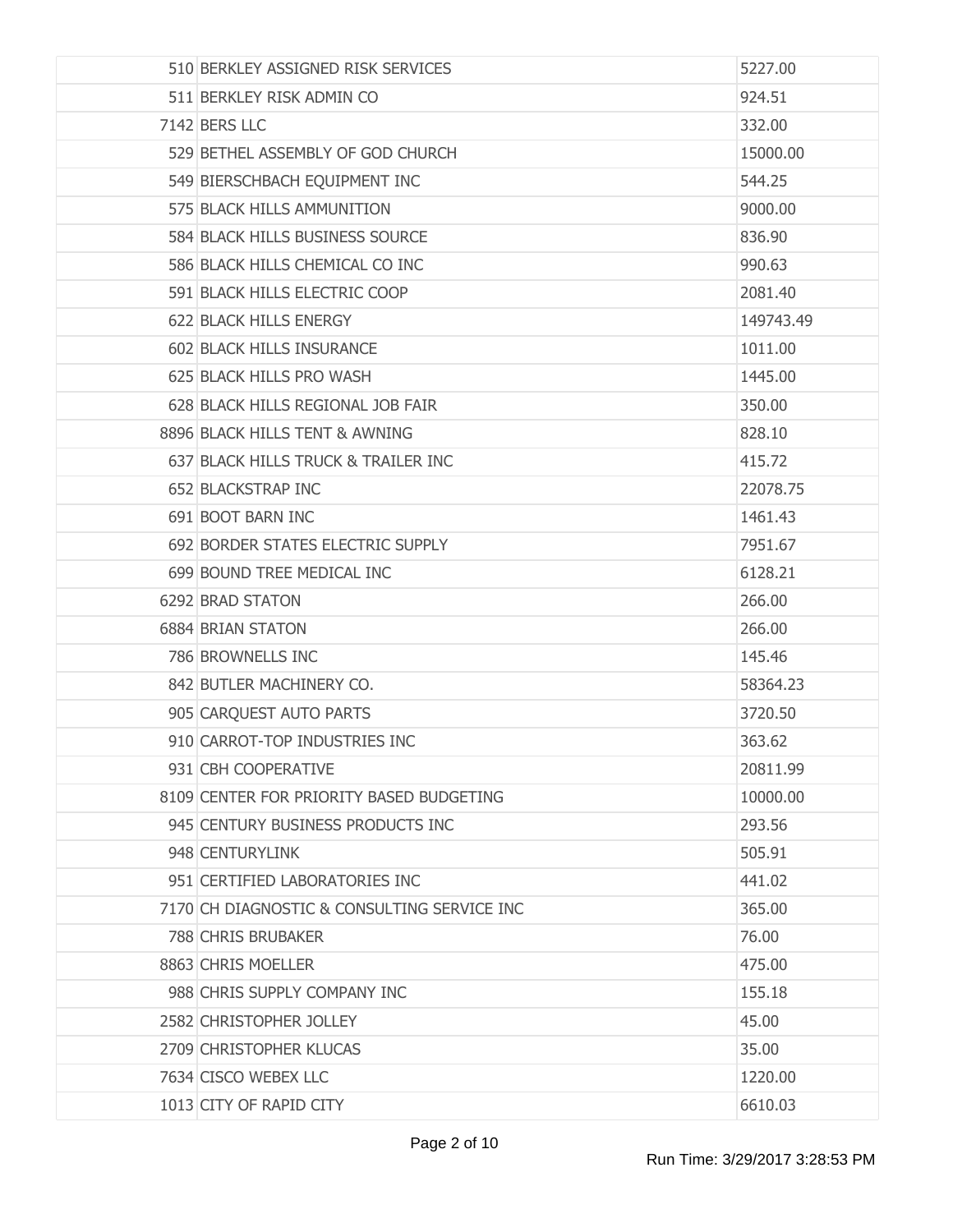| 1044 CLIMATE CONTROL SYSTEMS & SERVICE     | 6929.93   |
|--------------------------------------------|-----------|
| 1053 COCA-COLA OF THE BLACK HILLS          | 346.80    |
| 1069 COLLABORATIVE TESTING SERVICES INC    | 230.00    |
| 9034 CONTINENTAL WESTERN GROUP             | 5.68      |
| 1113 CONTRACTOR'S SUPPLY INC               | 58.00     |
| 1123 COPY COUNTRY INC.                     | 1104.00   |
| 9030 CORBIN PHILLIPS                       | 1.17      |
| 6907 CRAIG CASSEN                          | 180.00    |
| 1164 CRESCENT ELECTRIC SUPPLY CO           | 309.28    |
| 1167 CRICKET LAWN SERVICE                  | 210.00    |
| 1179 CRUM ELECTRIC                         | 2788.31   |
| 1209 D&M AG SUPPLY INC                     | 162,00    |
| 1230 DAKOTA BARRICADE LLC                  | 375.00    |
| 1231 DAKOTA BATTERY/ELECTRIC               | 1996.86   |
| 1234 DAKOTA BUSINESS CENTER                | 223.88    |
| 1239 DAKOTA FLUID POWER                    | 1997.27   |
| 5570 DAKOTA HILLS PEST SERVICE             | 225.00    |
| 1248 DAKOTA PARTY                          | 231.57    |
| 1251 DAKOTA PUMP & CONTROL INC             | 8656.00   |
| 1252 DAKOTA PUMP INC                       | 100.00    |
| 1253 DAKOTA Q INTERNET SERVICES            | 249.95    |
| 1260 DAKOTA SUPPLY GROUP                   | 1679.67   |
| 6888 DAKOTA TRUCK & AUTO LLC               | 5623.56   |
| 1267 DALE'S TIRE & RETREADING INC          | 621.00    |
| 9033 DANIEL EDWARDS                        | 74.01     |
| 8389 DARREL JENKINS II                     | 8.44      |
| 6221 DAVID HANSON                          | 87.19     |
| 1335 DENNIS SUPPLY                         | 82.13     |
| 1351 DESTINATION RAPID CITY                | 161385.09 |
| 3605 DONNA ORTH                            | 14.00     |
| 4242 DONNA SCHOENBERNER                    | 2680.00   |
| 9046 DUANE WAMSLEY                         | 4500.00   |
| 1454 DUHAMEL BROADCASTING ENT              | 480.00    |
| 1491 EDDIES TRUCK SALES & SERVICE          | 2304.16   |
| 1515 ELECTRICAL ENGINEERING & EQUIPMENT CO | 700.00    |
| 7519 ELITE                                 | 1471.98   |
| 9029 ESTATE OF IRENE FANKHAUSER            | 1.38      |
| 9036 ESTATE OF LELA MATSON                 | 1.23      |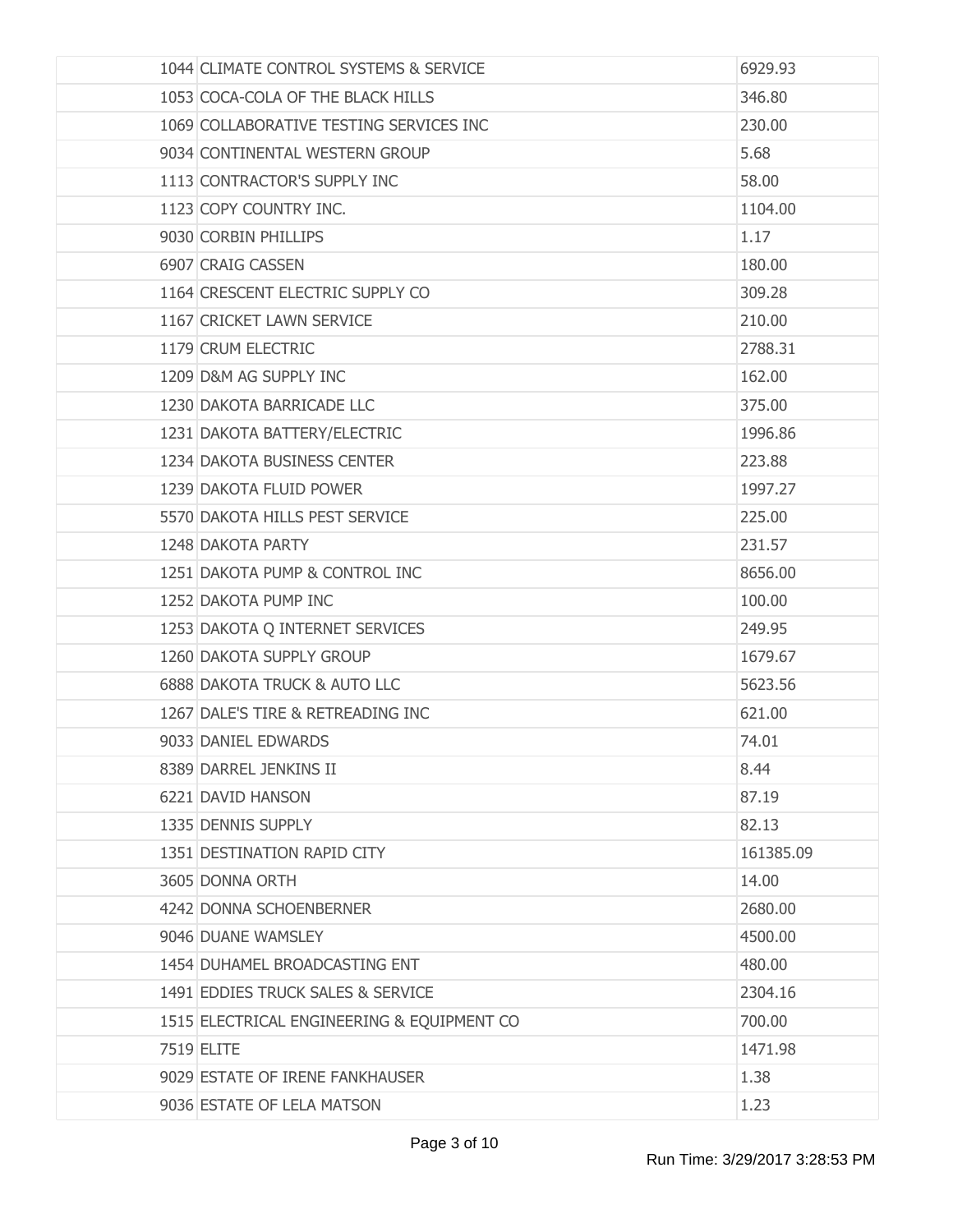| 1592 EVERGREEN OFFICE PRODUCTS INC      | 3558.40  |
|-----------------------------------------|----------|
| 1619 FARMER BROTHERS CO                 | 479.51   |
| 1627 FASTENAL COMPANY                   | 1152.83  |
| 1633 FEDERAL EXPRESS CORPORATION        | 838.06   |
| 1648 FERGUSON ENTERPRISES INC           | 240.48   |
| 1661 FINANCIAL FORMS & SUPPLIES INC     | 1321.97  |
| 1676 FIRST CALL                         | 1920.00  |
| 1686 FISCHER FURNITURE INC.             | 1839.00  |
| 1712 FLEETMATICS USA LLC                | 800.00   |
| 1728 FMG INC.                           | 16610.40 |
| 6144 FORENSIC ITC SERVICES              | 565.00   |
| 1799 FRONTIER WATER SERVICE             | 292.00   |
| 1820 G&H DISTRIBUTING INC.              | 621.75   |
| 1922 GODFREY BRAKE SERVICE & SUPPLY INC | 1440.91  |
| 1924 GOLDEN WEST TECHNOLOGIES INC       | 490.00   |
| 6202 GOLFIRE INC                        | 552.66   |
| 1960 GRANICUS INC                       | 1519.07  |
| 9031 GREAT WEST LIFE                    | 7.58     |
| 1979 GREAT WESTERN TIRE INC.            | 360.75   |
| 2000 GRIMM'S PUMP SERVICE INC           | 785.03   |
| 2044 HACH CO                            | 243.69   |
| 2049 HAGEN GLASS CO                     | 469.20   |
| 2104 HARDWARE HANK                      | 313.73   |
| 7926 HARNEY BUSINESS GROUP              | 1350.00  |
| 2132 HARVEYS LOCK SHOP INC              | 93.58    |
| 2149 HAWKINS CHEMICAL INC               | 7490.64  |
| 2158 HD SUPPLY WATERWORKS LTD           | 14030.72 |
| 2168 HEARTLAND PAPER CO                 | 323.04   |
| 2175 HEBRON BRICK SUPPLY CO             | 387.30   |
| 2191 HEIMAN FIRE EQUIPMENT INC          | 141.45   |
| 7104 HENNEN EQUIPMENT INC               | 9747.80  |
| 2207 HENRY SCHEIN INC                   | 369.18   |
| 2262 HILLS MATERIALS CO                 | 1862.97  |
| 2265 HILLS SEPTIC SERVICE               | 180.00   |
| 2267 HILLYARD INC. / SIOUX FALLS        | 932.40   |
| 5925 HOLIDAY COMPANIES                  | 1679.00  |
| 2305 HOLSWORTH & SON INC., G.J          | 19655.00 |
| 7647 HOMESLICE MEDIA GROUP              | 1600.00  |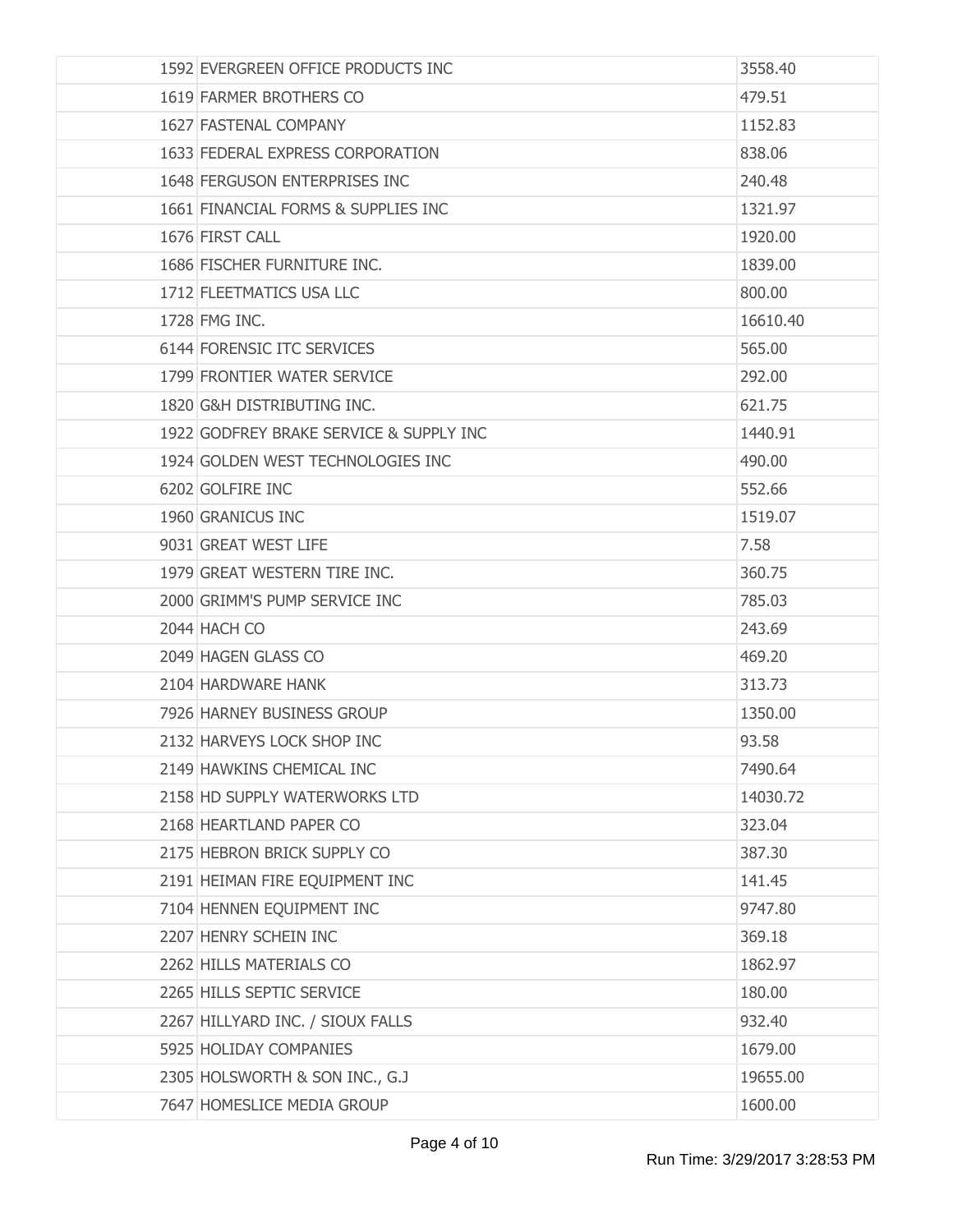| 2319 HORNUNGS PRO GOLF                  | 425.85   |
|-----------------------------------------|----------|
| 2361 HUMANE SOCIETY OF THE BLACK HILLS  | 23193.17 |
| 2405 INDIAN HEALTH SERVICES             | 2584.43  |
| 2409 INDOFF INC                         | 1052.08  |
| 2453 INTERSTATE BATTERIES INC           | 289.90   |
| 9035 JAMES RIPPE                        | 1.72     |
| 3997 JASON REITZ                        | 45.00    |
| 2512 JENNER EQUIPMENT CO                | 930.94   |
| 9042 JENNI HAHN PHOTOGRAPHY             | 350.00   |
| 2530 JJ'S ENGRAVING & SALES             | 26.25    |
| 2553 JOHNSON DISTRIBUTING COMPANY, L.LL | 99.00    |
| 2554 JOHNSON MACHINE INC.               | 2900.45  |
| 2583 JOLLY LANE GREENHOUSE              | 130.29   |
| 2630 KARL'S TV AUDIO APPLIANCE          | 126.18   |
| 9052 KELLE WOLF                         | 14.00    |
| 8958 KELLY BRENNAN                      | 90.00    |
| 2026 KELLY GUNDERSON                    | 24.00    |
| <b>2677 KEVN</b>                        | 375.00   |
| 2115 KIP HARRINGTON                     | 90.00    |
| 9047 KIRBY LEIGHTY                      | 1312.00  |
| 2719 KNECHT HOME CENTER                 | 1370.49  |
| 2723 KNIGHTS QUALITY WELDING            | 1910.00  |
| 7877 KOTA-TV                            | 465.00   |
| 2756 KREISER'S INC                      | 3327.51  |
| 2772 KT CONNECTIONS INC                 | 513.00   |
| 7820 KTM DESIGN SOLUTIONS               | 20103.75 |
| 7946 KXMZ-FM HITS 102.7                 | 400.00   |
| 8362 LAND COMPANY LLC                   | 78735.20 |
| 2852 LAUNDRY WORLD INC                  | 12.03    |
| 6217 LEAH HARRIS                        | 14.00    |
| 8388 LEARN TO SKATE USA                 | 465.50   |
| 6577 LESTER-ROBBINS CONSTRUCTION        | 4656.44  |
| 7350 LEXISNEXIS                         | 937.50   |
| 6816 LIBERTY SUPERSTORES                | 2499.08  |
| 2938 LIGHTING MAINTENANCE CO            | 4250.40  |
| 2966 LITTLE PRINT SHOP                  | 196.40   |
| 8945 LOYAL PLUMBING                     | 237.36   |
| 3692 LYNN PEAVEY COMPANY                | 2826.50  |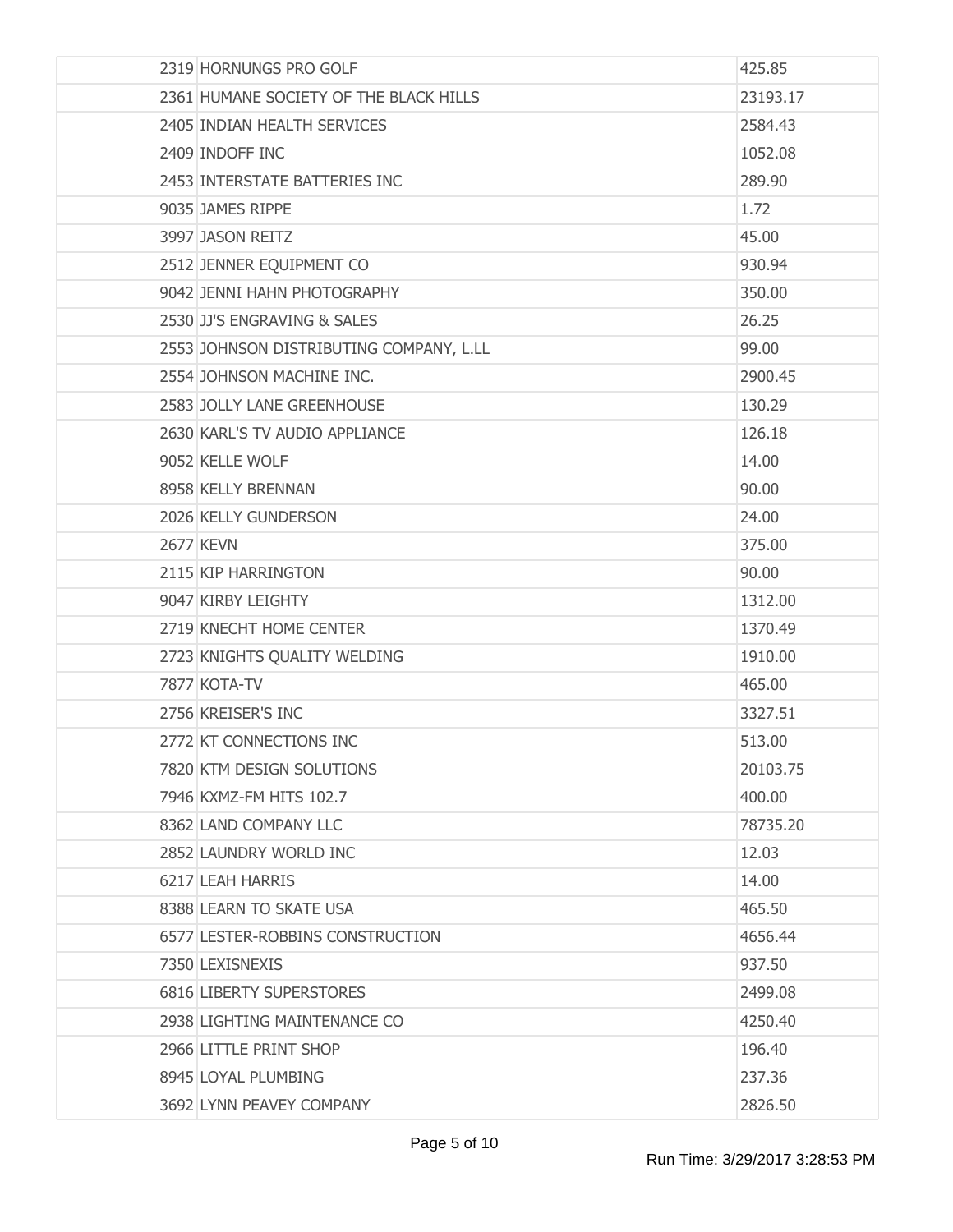| 6880 M & W TOWING AND RECOVERY                   | 284.00   |
|--------------------------------------------------|----------|
| 3036 M G OIL CO                                  | 3857.20  |
| 7864 MANAGERPLUS SOLUTIONS, LLC                  | 1726.40  |
| 7317 MAPLE GREEN LLC                             | 2000.00  |
| 3084 MARCO INC                                   | 43.02    |
| 3810 MARK RADERSCHADT                            | 70.00    |
| 3115 MATHESON TRI-GAS INC                        | 3740.19  |
| 2684 MATT KIMBALL'S GOLF SHOP                    | 3723.89  |
| 3164 MCKIE FORD INC                              | 1319.76  |
| 3191 MEDICAL WASTE TRANSPORT INC                 | 527.34   |
| 3195 MEDTECH WRISTBANDS                          | 699.02   |
| 6766 MEDTRANDIRECT INC                           | 57.47    |
| 3208 MENARDS                                     | 2636.24  |
| 9022 MHK LEASING LLC                             | 8499.00  |
| 3239 MID-AMERICAN RESEARCH CHEMICAL CORP         | 317.27   |
| 3243 MIDCONTINENT TESTING LABS INC               | 3619.19  |
| 3252 MIDLAND SCIENTIFIC INC                      | 655.80   |
| 3253 MIDSTATE ORGANIZED CRIME INFORMATION CENTER | 225.00   |
| 3262 MIDWESTERN MECHANICAL RAPID INC             | 261.94   |
| 3293 MIRROR FINISHES                             | 450.00   |
| 3360 MOUNTAIN PLAINS AUDIOLOGY                   | 69.00    |
| 3424 NATIVE SUN NEWS                             | 157.20   |
| 1931 NEILL GOODART                               | 35,00    |
| 3467 NEUMILLER TRUCK & AUTO BODY                 | 834.40   |
| 3469 NEVE'S UNIFORM INC                          | 5667.51  |
| 3471 NEW DEAL TIRE                               | 1423.40  |
| 3508 NOONEY & SOLAY LLP                          | 4616.04  |
| 9049 NOREEN AADSON                               | 50.00    |
| 6234 NORIDIAN MEDICARE JF PART B REFUNDS         | 820.66   |
| 3517 NORTH CENTRAL SUPPLY INC                    | 25.00    |
| 3525 NORTHERN TRUCK EQUIPMENT CORP               | 377.00   |
| 3530 NORTHWEST PIPE FITTINGS INC                 | 15933.00 |
| 3553 OCEAN SYSTEMS                               | 3495.00  |
| 9093 OCV CONTROL VALVES, LLC                     | 521.69   |
| 3576 OLD DOMINION BRUSH                          | 2940.00  |
| 3594 OLSON'S PEST                                | 150.00   |
| 3604 O'REILLY AUTO PARTS                         | 29.98    |
| 9032 ORVILLE EDWARDS                             | 3.93     |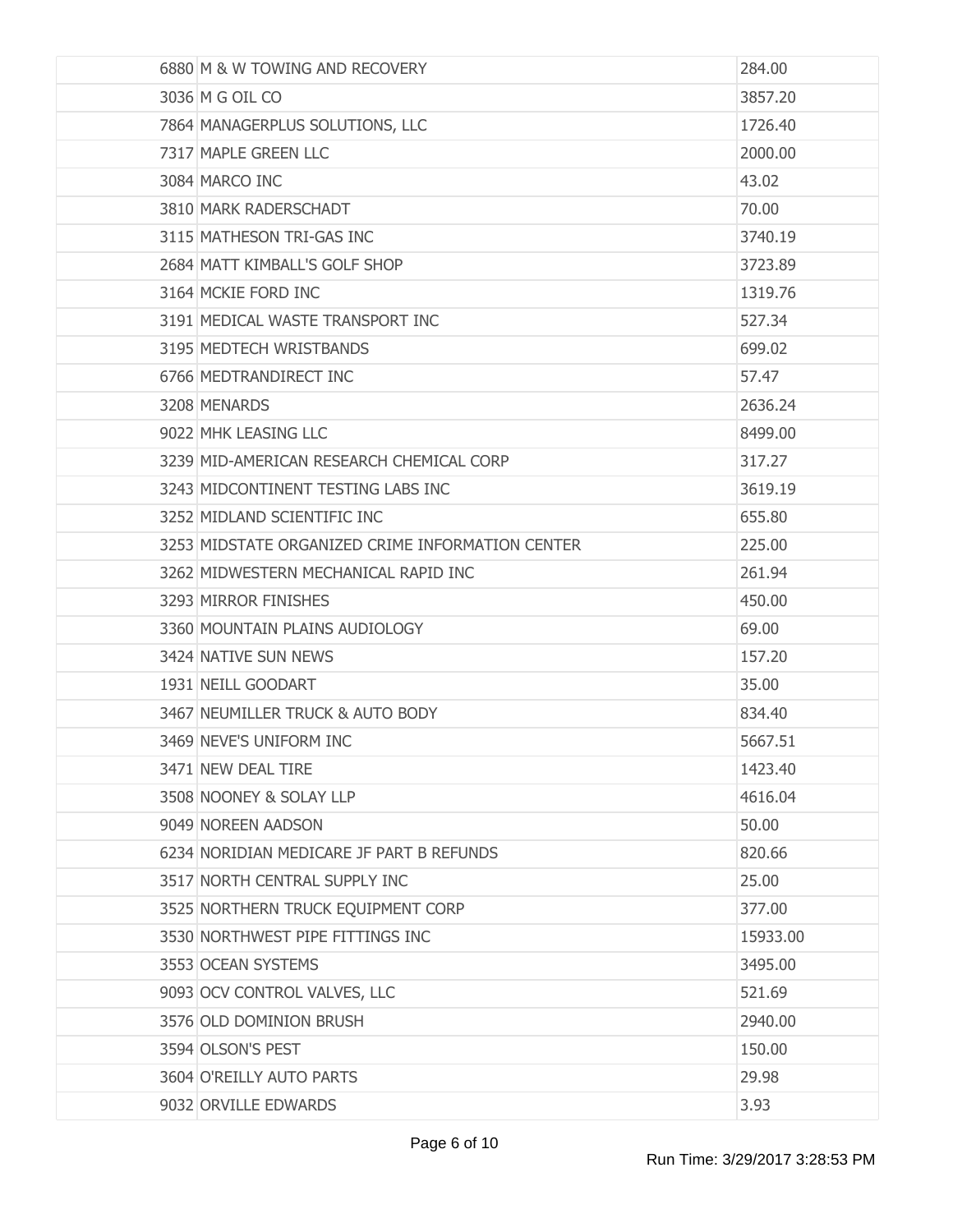| 3618 OVERHEAD DOOR CO. OF RC                     | 457.95    |
|--------------------------------------------------|-----------|
| 3625 PACIFIC STEEL & RECYCLING INC               | 705.62    |
| 3660 PARKWAY CAR WASH INC                        | 500.25    |
| 8763 PEAK MEDIA INC                              | 14921.97  |
| 3601 PENNINGTON COUNTY                           | 17472.83  |
| 6485 PERENNIAL ENERGY INC                        | 1074.20   |
| 2928 PETE LIEN & SONS INC                        | 382.38    |
| 5450 PETERSON PACIFIC CORP                       | 2733.54   |
| 5497 PIONEER BANK & TRUST                        | 7875.75   |
| 3701 POLYDYNE INC                                | 7728.00   |
| 3704 PONDEROSA SPORTSWEAR                        | 923.55    |
| 3722 POWER HOUSE HONDA                           | 278.98    |
| 8255 PROCESS PIPING SPECIALTIES INC              | 926.59    |
| 6215 PROFESSIONAL METAL WORKS LLC                | 175.00    |
| 3761 PROMOTION REHABILITATION                    | 240.00    |
| 7323 PROVANTAGE LLC                              | 4366.00   |
| 3771 PUBLIC SAFETY CENTER                        | 359.94    |
| 6302 PUSH-PEDAL-PULL                             | 370.78    |
| 8932 QS1 INT'L HYDRAULICS                        | 535.73    |
| 3792 QUALITY SERVICES INC                        | 4729.50   |
| 3806 R & R SPECIALITIES INC                      | 52.05     |
| 3829 RAMKOTA HOTEL                               | 861.92    |
| 7639 RAPID BROADCASTING COMPANY                  | 535.00    |
| 3843 RAPID CHEVROLET CO INC.                     | 115.54    |
| 3848 RAPID CITY AREA SCHOOL DIST 51-4            | 71.93     |
| 3849 RAPID CITY ARTS COUNCIL                     | 1573.45   |
| 3858 RAPID CITY CONVENTION & VISTORS BUREAU      | 119668.49 |
| 3861 RAPID CITY ECONOMIC DEVELOPMENT PARTNERSHIP | 12500.00  |
| 3863 RAPID CITY JOURNAL - ADVERTISING            | 736.15    |
| 3934 RCS CONSTRUCTION INC.                       | 10441.66  |
| 3938 RDO EQUIPMENT CO                            | 775.55    |
| 3939 RE/SPEC INC.                                | 5410.00   |
| 3950 RECORD STORAGE SOLUTIONS INC                | 393.19    |
| 3958 RED WING SHOE STORE                         | 1289.11   |
| 6322 REEDE CONSTRUCTION INC                      | 48882.66  |
| 3966 REGION 8 PRETREAT ASSOCIATION               | 585.00    |
| 3967 REGIONAL HEALTH                             | 797.30    |
| 9023 RICK'S BODY SHOP LLC                        | 1657.48   |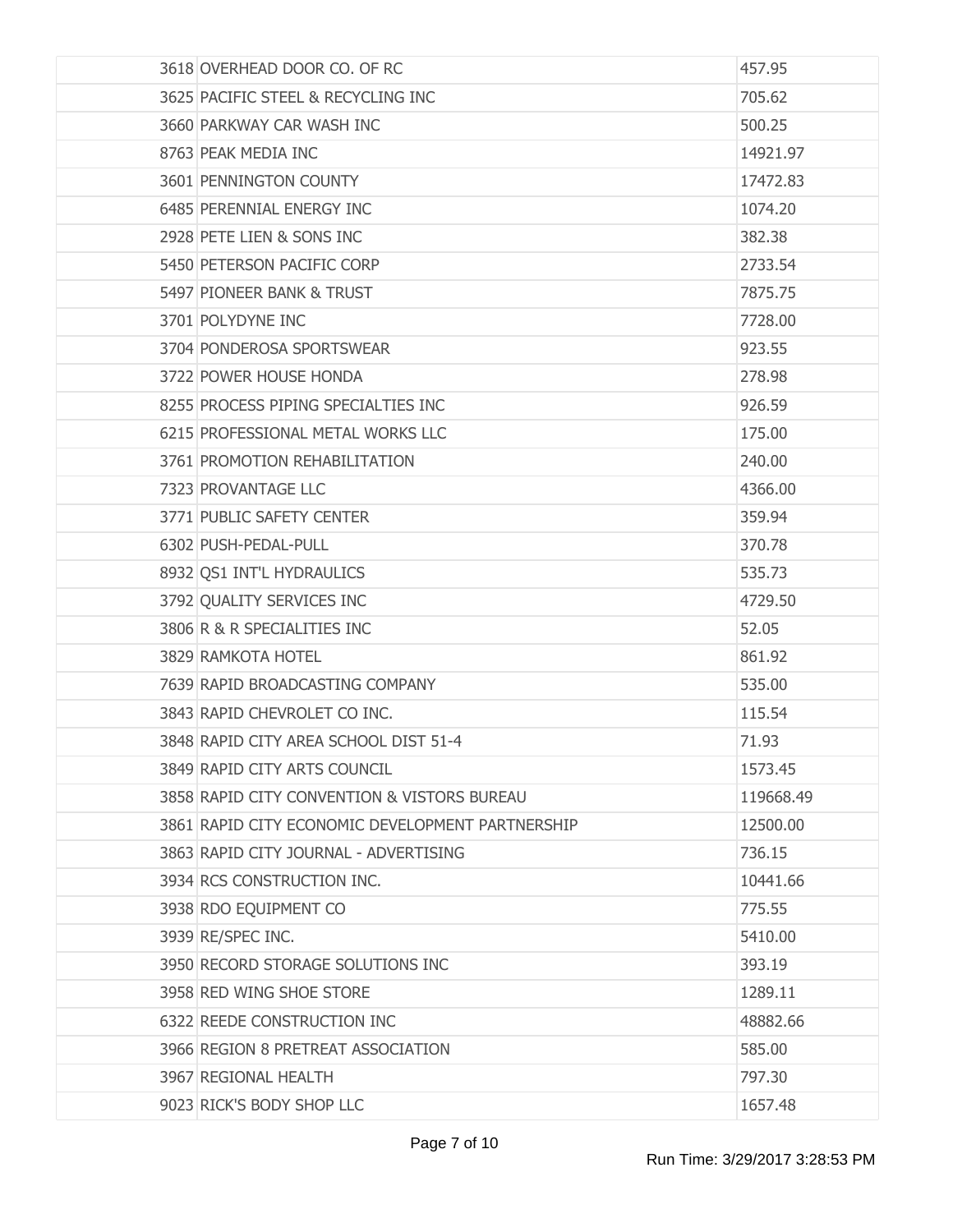| 4040 RICOH USA                                 | 44.85    |
|------------------------------------------------|----------|
| 8756 RIPPLETREE LANDSCAPING                    | 135.00   |
| 4076 ROCKY MOUNTAIN ACCREDITATION NETWORK      | 200.00   |
| 9037 RON & JOYCE DURFEY                        | 2256.00  |
| 4114 RR DONNELLY                               | 3800.88  |
| 4125 RUNNINGS SUPPLY INC                       | 993.31   |
| 4137 RUSHMORE PLAZA CIVIC CENTER               | 1077.16  |
| 4141 RUSHMORE SAFETY SUPPLIES                  | 233.50   |
| 4163 SAFETY KLEEN CORP                         | 598.75   |
| 4182 SAM'S CLUB                                | 8117.78  |
| 4189 SAND SCRIPTS                              | 97.30    |
| 4298 SDSWMA                                    | 390,00   |
| 4325 SENSUS METERING SYSTEMS                   | 1893.15  |
| 4330 SERVALL UNIFORM/LINEN CO INC              | 577.80   |
| 3777 SETH PURCELLA                             | 41.00    |
| 4352 SHEEHAN MACK SALES & EQUIP. INC.          | 9308.60  |
| 4359 SHERWIN-WILLIAMS COMPANY                  | 391.87   |
| 4360 SHI INTERNATIONAL CORP                    | 478.41   |
| 4366 SHOENER MACHINE & TOOL INC                | 269.35   |
| 4405 SIMPSON'S PRINTING                        | 748.50   |
| 4465 SNAP ON TOOLS                             | 244.90   |
| 4477 SOIL CONTROL LAB                          | 698.00   |
| 7147 SOUTH DAKOTA GAME FISH AND PARKS          | 13740.00 |
| 8955 SOUTH DAKOTA NATIONAL GUARD               | 180.00   |
| 4520 SOUTH DAKOTA OVERHEAD DOORS               | 3434.63  |
| 4531 SOUTH DAKOTA SAFETY COUNCIL               | 240.53   |
| 4532 SOUTH DAKOTA SCHOOL OF MINES & TECHNOLOGY | 707.27   |
| 4545 SOUTH DAKOTA WATER & WASTEWATER           | 210.00   |
| 4549 SOUTHSIDE DITCH & WATER                   | 13923.50 |
| 7428 SPARTAN STORES LLC                        | 32.96    |
| 4599 STAPLES ADVANTAGE                         | 51.08    |
| 4605 STATE INDUSTRIAL PRODUCTS                 | 203.66   |
| 4504 STATE OF SOUTH DAKOTA                     | 2359.77  |
| 4615 STEC'S ADVERTISING SPECIALTIES            | 291.03   |
| 4676 STRYKER SALES CORPORATION                 | 1345.82  |
| 4684 STURDEVANT'S AUTO PARTS                   | 220.24   |
| 4685 STURDEVANT'S REFINISH SUPPLY CENTER       | 72.50    |
| 4695 SUMMIT SIGNS & SUPPLY INC                 | 881.30   |